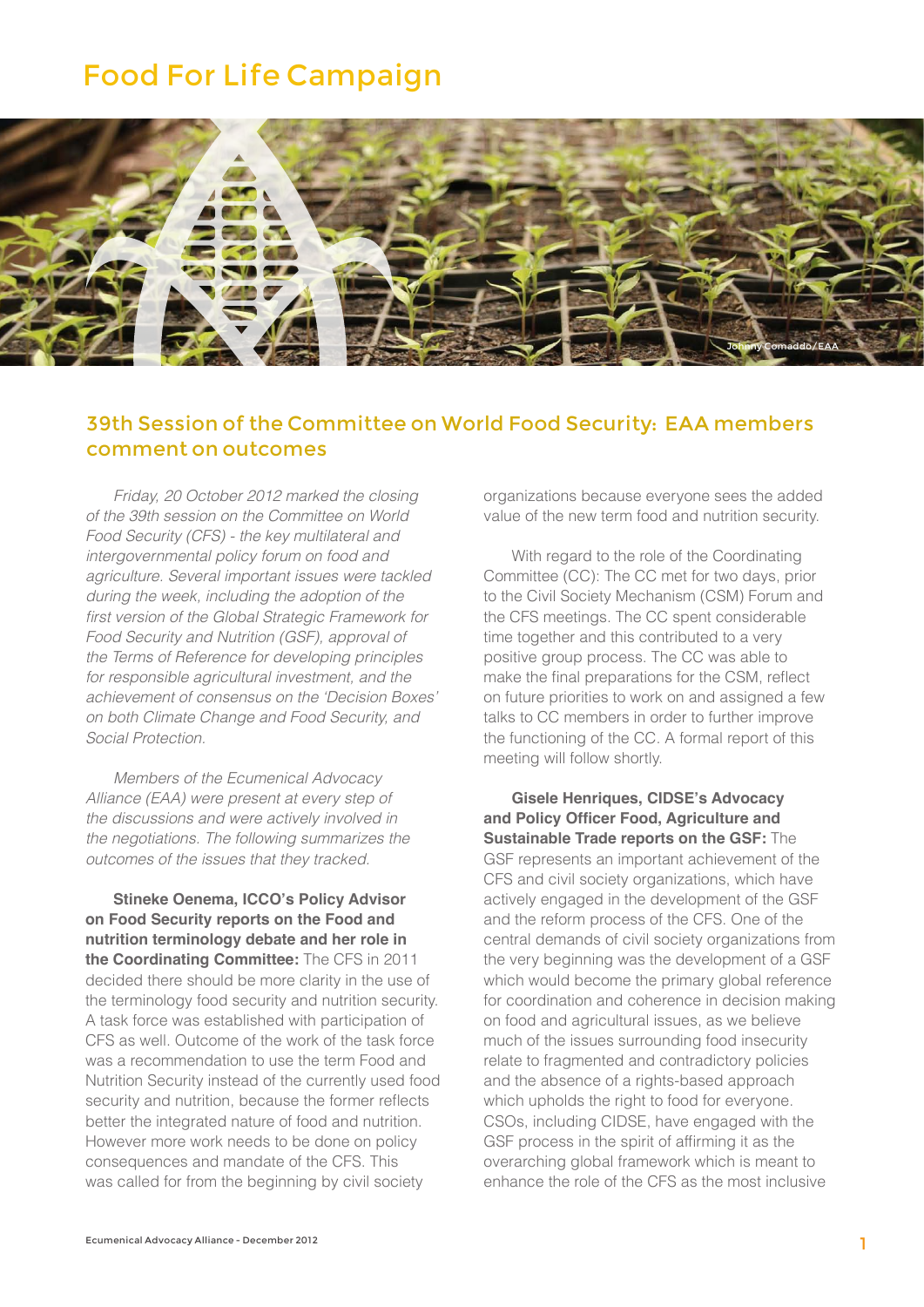platform for global, regional and country-led food security and nutrition actions. The adoption of the document was put in peril by some states who wanted to reopen agreed upon language. This was immediately shot down by the G77 showing that the CFS is a truly democratic and participatory space where the will of the powerful are just as important as the will of smaller and politically weaker states.

**Carol Thiessen, Public Policy Advisor for the Canadian Foodgrains Bank (CFGB) reports on the climate change and food security negotiations:** Civil society organizations, including CFGB, participated fully in the CFS negotiations around Climate Change and Food Security and, overall, had meaningful interactions with governments. We were able to see a number of our key demands appear in the final outcome document, such as a recognition of the prioritization of adaptation for small-scale food producers and a commitment that actions to address the effects of climate change on food security must be done in a manner coherent with the progressive realization of the right to food. Unfortunately, member states (with strong backing from the private sector representative) were unwilling to include specific text around the promotion of agroecology, nor were member states willing to promote an experts' report on genetic resources and food security.

**Gunnel Axelsson Nycander, Policy Advisor on Trade and Food Security at the Church of Sweden reports on the negotiations on social protection:** Social protection and its potential in reducing poverty is currently discussed and promoted in many national and international fora. The presentation of the High Level Panel of Experts (HLPE) report: Social protection for food security represents one of the first times when the potential of social protection in reducing hunger was discussed in depth. An overall message from the report and CFS roundtable is that social protection is effective in reducing hunger, but that food and nutrition security considerations need to be integrated better in social protection interventions. The report and proposed recommendations were broadly welcomed by members of the CFS. In the recommendation, member states are urged to put in place comprehensive, nationally owned, context sensitive social protection systems guided by human rights norms and standards.

**Tanja Korkalainen, Food Security Advisor at Finn Church Aid reports on her experience as part of the Finnish delegation:** Finn Church Aid had taken a special interest in the round table on food security and climate and, together with another Finnish EAA member, Finnish Evangelical Lutheran Mission (FELM), submitted a briefing on this issue to the Finnish Foreign Ministry. It was gratifying to see that some of its concerns such as broad-based approach to food security in climate change and participatory decision-making had made their way from the briefing to the Finnish intervention that took place in the plenary session. After having listened to the round table discussion as well as other debates, my foremost thought is that the CFS must remain the forum where all food security related issues can be freely discussed. The CFS may not be the institution to steer policies such as national climate change adaptation strategies, but it has to provide its members with space to express their concerns on all challenges that undermine food security.

*EAA colleagues who attended this years' annual negotiation session included Finn Church Aid, Church of Sweden, Tearfund, Canadian Foodgrains Bank, World Vision International, ICCO, Bread for the World, Caritas Internationalis, CIDSE, Church World Service, Trocaire, and Maryknoll.*

*Diversity in farming systems results in diversity on the plate!" said Olivier de Schutter, the United Nations Special Rapporteur on the Right to Food at the CSM side event entitled: Food systems facing climate change - Agroecology provides the answer!' His statement referred to how agroecological practices improve nutrition among the poor and most vulnerable communities.*

## The EAA Coordinating Office at the 39th CFS

The contribution from EAA members to this work has been extremely valuable because very few organizations have been able to work on this theme - ensuring food security in the face of climate change - covering both the CFS and the United Nations Framework Convention on Climate